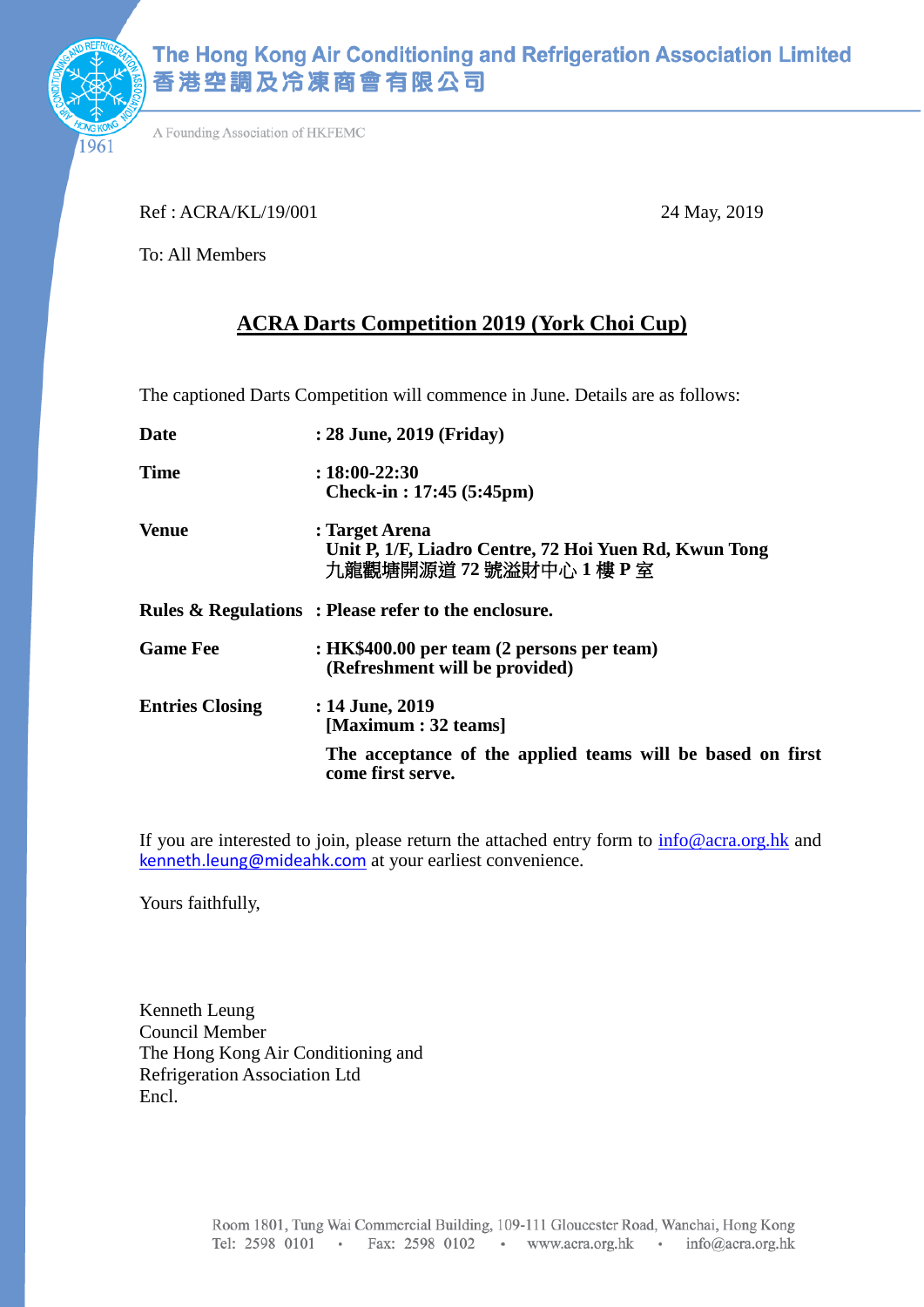

#### Ref: ACRA/KL/19/001 24 May, 2019

To: Ms. Aris Chiu [\[info@acra.org.hk\]](mailto:info@acra.org.hk) Mr. Kenneth Leung[kenneth.leung@mideahk.com]

## **ACRA Darts Competition 2019 (York Choi Cup)** *ENTRY FORM*

We wish to join the above competition. Name of the players will be as follows:

| <b>Name (Block Letters)</b> | <b>Contact (Mobile No. &amp; Email)</b> |
|-----------------------------|-----------------------------------------|
| (Captain)                   |                                         |
|                             |                                         |

| <b>Name (Block Letters)</b> | <b>Contact (Mobile No. &amp; Email)</b> |
|-----------------------------|-----------------------------------------|
| (Captain)                   |                                         |
|                             |                                         |

| <b>Name (Block Letters)</b> | <b>Contact (Mobile No. &amp; Email)</b> |
|-----------------------------|-----------------------------------------|
| (Captain)                   |                                         |
|                             |                                         |

We confirm that the above players are full-time employee of our Company.

### *Remarks*

*Maximum 2 teams from each member at first round of registration, participants will be put on the waiting list if more than 2 teams.*

| Team Captain   | <u> 1989 - Johann Stein, fransk politik (d. 1989)</u>                                                                  |                                                          |  |
|----------------|------------------------------------------------------------------------------------------------------------------------|----------------------------------------------------------|--|
|                |                                                                                                                        | Tel: $\qquad \qquad$                                     |  |
|                |                                                                                                                        |                                                          |  |
| Representative |                                                                                                                        | Tel: $\qquad \qquad$                                     |  |
| Signature      | <u>in the community of the community of the community of the community of the community of the community of the co</u> | Date: $\frac{1}{\sqrt{1-\frac{1}{2}} \cdot \frac{1}{2}}$ |  |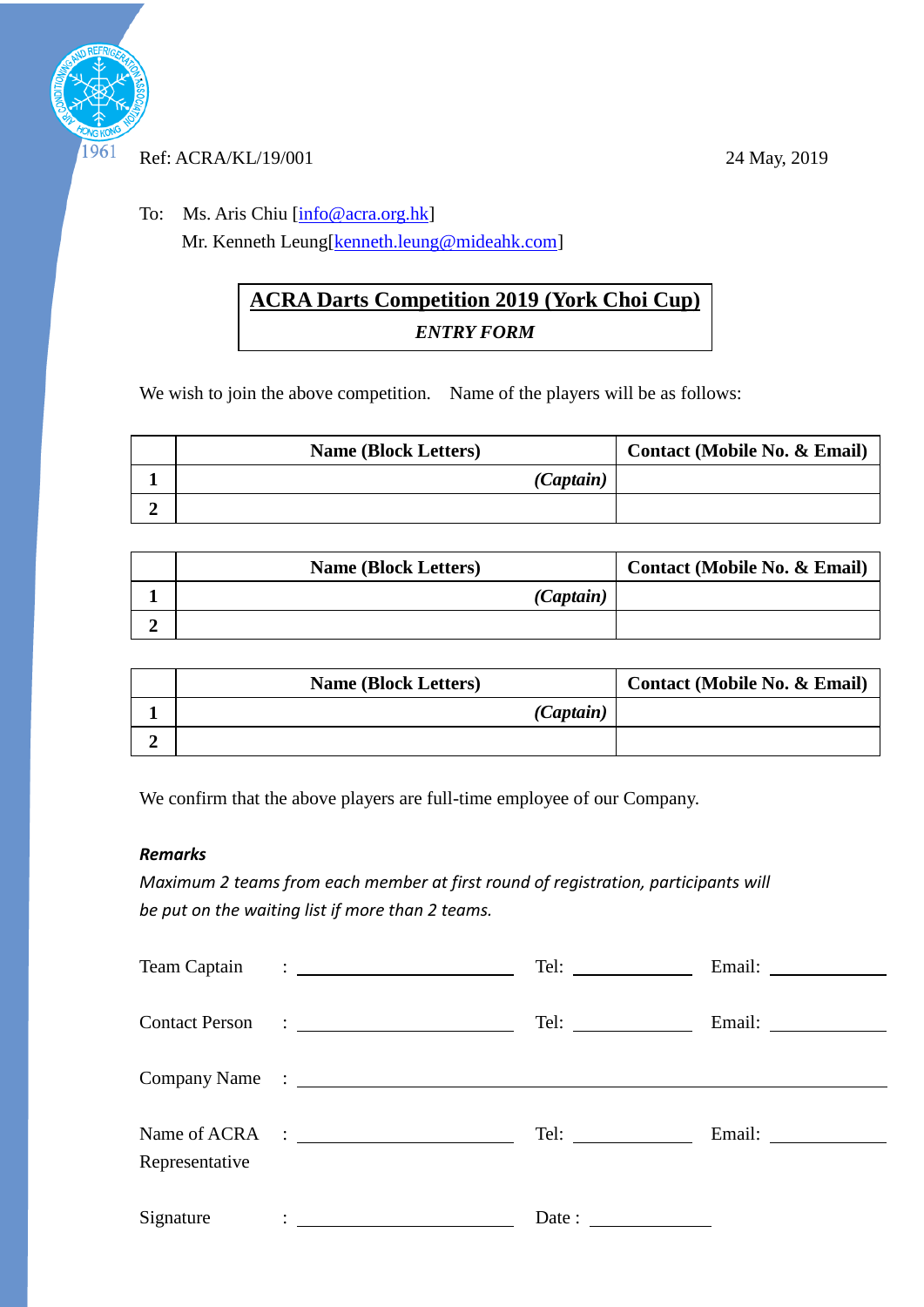

Ref: ACRA/KL/19/001 24 May, 2019

# **ACRA Darts Competition 2019 (York Choi Cup) RULES & REGULATIONS** 冷凍商會 **2019** 年(旭彩盃)擲飛鏢比賽章則

- 1. 冷凍商會會員 (包括 Fellow,Ordinary & Associate) 才可參加比賽。
- 2. 參加者必須為該公司全職員工。
- 3. 只有領隊才可與對隊聯絡。如需要上訴時,應由領隊提出。
- 4. 如參賽隊伍全體成員於法定比賽時間還未能出賽者,當棄權論。
- 5. 比賽分組以抽籤形式決定,兩人一隊,兩隊為一組,每組以 3 局 2 勝制及單循環 形式進行,勝出組別將會進級。每局開始時以 501 為總分,最先準確地將分數歸 零的以為獲勝 (扣分制)。每局每隊最多進行 15 輪投鏢,如果 15 輪投鏢後仍沒隊 伍的分數歸零,將以最接近零的分數為勝。

獎項: 冠軍 / 亞軍 / 季軍 / 殿軍 / 體育精神獎

- 6. 比賽成績會以 PHOENIX DARTS 飛鏢機顯示作準。
- 7. 比賽選手需各自負責檢示螢幕上顯示是否正確的參賽者,若未顯示下投出的飛鏢 將視為無效,不能加上分數及再投。
- 8. 若發現飛鏢機不正常運作或記分有差異時,應馬上停止比賽,不可移動任何飛鏢, 由本會決定是否可更正分數或需要重新作賽。若投出的飛鏢插在靶上而沒有顯示 分數,可以通知本會安排以人手處理調整正確分數。
- 9. 如因為出現機械故障或停電等而導致比賽中止,比賽需要再開始時,需得到雙方 選手的同意下將賽事復原。
- 10. 決勝鏢出現後,該局馬上結束。決勝鏢已經插在靶上而飛鏢機沒有記下分數,也 判作勝出 , 由本會安排以人手調整分數。
- 11. 比賽選手應站在投鏢線上,但不能超越投鏢線前端藍色部分;非比賽選手應站在 投鏢區外的後方。